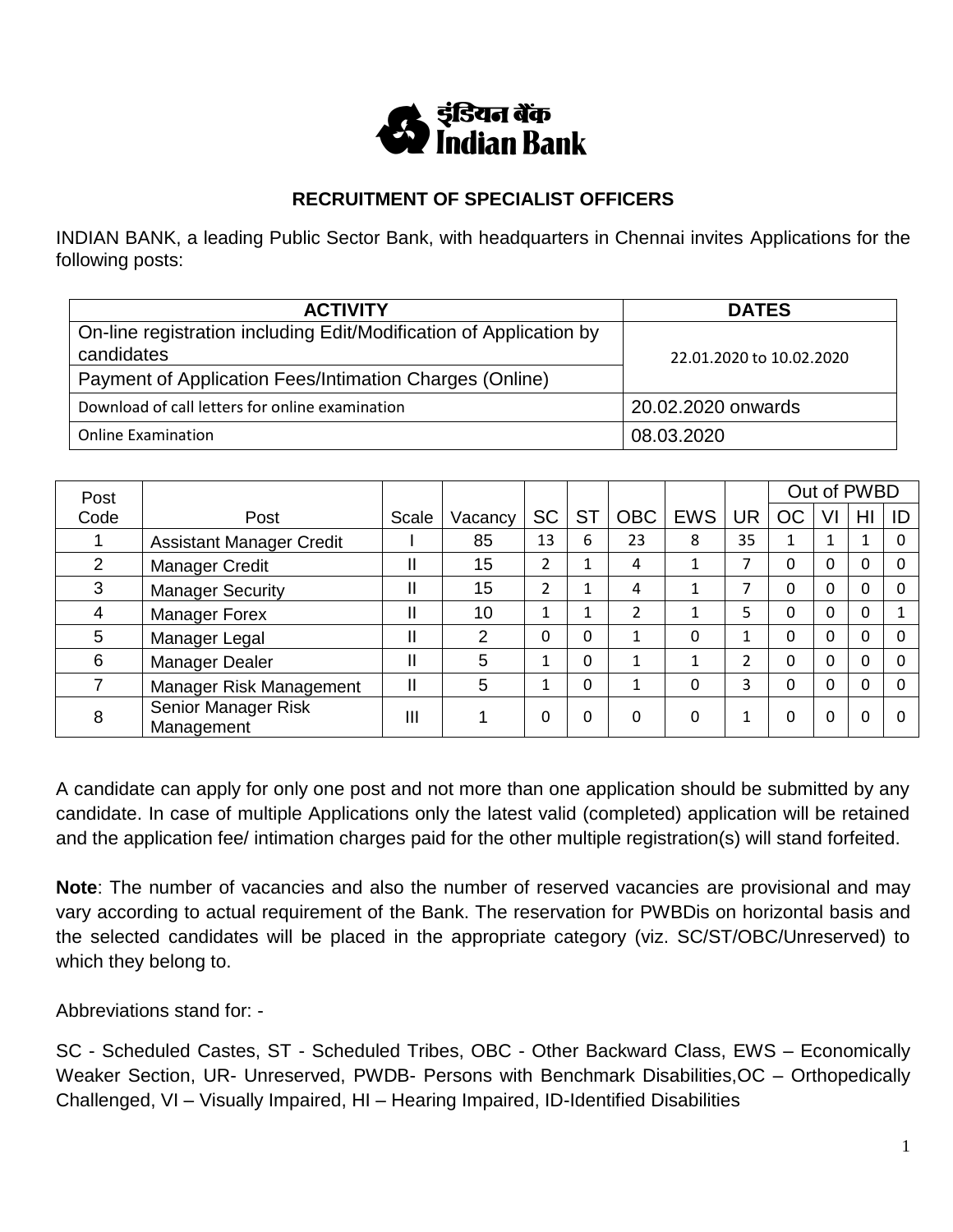## **Reservation for Persons with Benchmark Disabilities**

Under section 34 of "The Rights of Persons with Disabilities Act, 2016", persons with benchmark disabilities are eligible for Reservation. The reserved categories of disabilities mentioned under this Act are namely:

a. Blindness and low vision;

b. deaf and hard of hearing;

c. locomotor disability including cerebral palsy, leprosy cured, dwarfism, acid attack victims and muscular dystrophy;

d. autism, intellectual disability, specific learning disability and mental illness;

e. multiple disabilities from amongst persons under clauses (a) to (d) including deaf-blindness in the posts identified for each disabilities

Note: Definition of the above specified disabilities will be as per "THE RIGHTS OF PERSONS WITH DISABILITIES ACT, 2016".

# **EWS (Economically Weaker Section)**

1. 10% of Vacancies are reserved for the EWS as per the directions of Government of India instructions issued vide DoPT OM No. 36039/1/2019-Estt (Res) dated 19th January, 2019

2. Persons who are not covered under the existing scheme of reservations to the Scheduled Castes, the Schedule Tribes and the Other Backward Classes and whose family has gross annual income below Rs.8.00 lakh (Rupees eight lakh only) are to be identified as EWSs for benefit of reservation. The income shall include income from all sources i.e. salary, agriculture, business, profession etc. and it will be income for the financial year prior to the year of application. Also persons whose family owns or possesses any of the following assets shall be excluded from being identified as EWSs, irrespective of the family income:

i.) 5 acres of Agricultural Land and above;

ii.) Residential flat of 1000 sq. ft. and above;

iii.) Residential plot of 100 sq. yards and above in notified municipalities;

iv.) Residential plot of 200 sq. yards and above in areas other than the notified municipalities.

3. The property held by a "Family" in different locations or different places / cities would be clubbed while applying the land or property holding test to determine EWS status.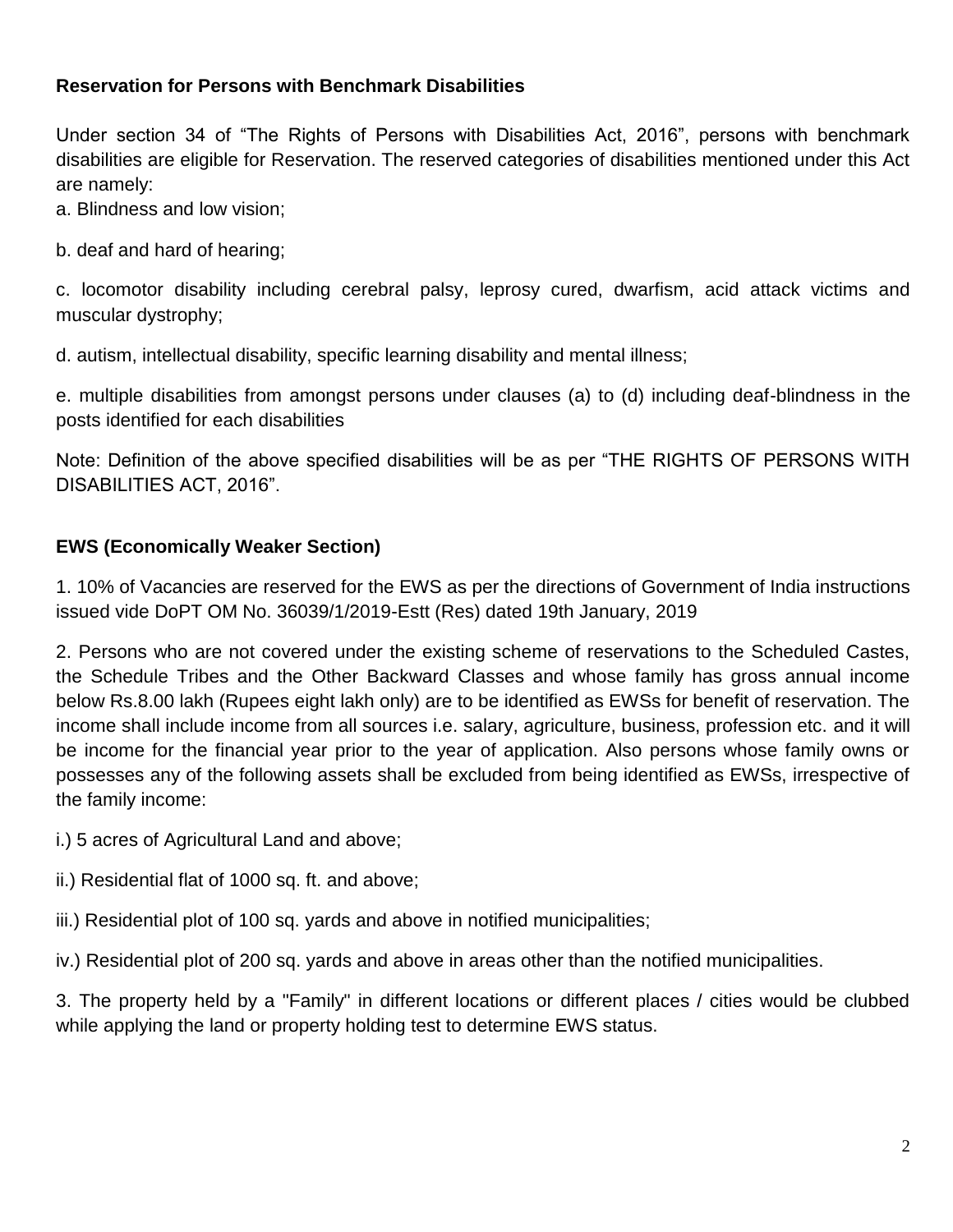4. The benefit of reservation under EWS can be availed upon production of an Income and Asset Certificate issued by a Competent Authority. The Income and Asset Certificate issued by any one of the Authorities as notified by the Government of India in the prescribed format shall only be accepted as proof of candidate's claim as belonging to EWS. The candidates shortlisted for document verification/ interview shall be required to bring the requisite certificate as specified by the Government of India at the time of appearing for the process of document verification/interview.

5. The term "Family" for this purpose will include the person who seeks benefit of reservation, his/her parents and siblings below the age of 18 years as also his/her spouse and children below the age of 18 years.

6. The instructions issued by the Government of India in this regard from time to time shall be adhered to.

# **PAY SCALE AND EMOLUMENTS**

| Scale I -   | 23700 | 980  | 30560 | 1145 | 32850 | 1310 | 42020 |
|-------------|-------|------|-------|------|-------|------|-------|
|             |       |      |       |      |       |      |       |
| Scale II -  | 31705 | 1145 | 32850 | 1310 | 45950 |      |       |
|             |       |      |       | 10   |       |      |       |
| Scale III - | 42020 | 1310 | 48570 | 1460 | 51490 |      |       |
|             |       | 5    |       |      |       |      |       |

DA, CCA, HRA / Leased accommodation, Leave Fare Concession, Medical Aid, Hospitalization Benefits, Retirement Benefits and other perquisites will be admissible as per the rules of the Bank.

# **ELIGIBILITY CRITERIA NATIONALITY / CITIZENSHIP**

A candidate must be either -

- (i) a Citizen of India or
- (ii) a subject of Nepal or
- (iii) a subject of Bhutan or

(iv) a Tibetan Refugee who came over to India before 1st January 1962 with the intention of permanently settling in India or

(v) a person of Indian origin who has migrated from Pakistan, Burma, Sri Lanka, East African countries of Kenya, Uganda, the United Republic of Tanzania (formerly Tanganyika and Zanzibar), Zambia, Malawi, Zaire, Ethiopia and Vietnam with the intention of permanently settling in India, provided that a candidate belonging to categories (ii), (iii), (iv) & (v) above shall be a person in whose favour a certificate of eligibility has been issued by the Government of India.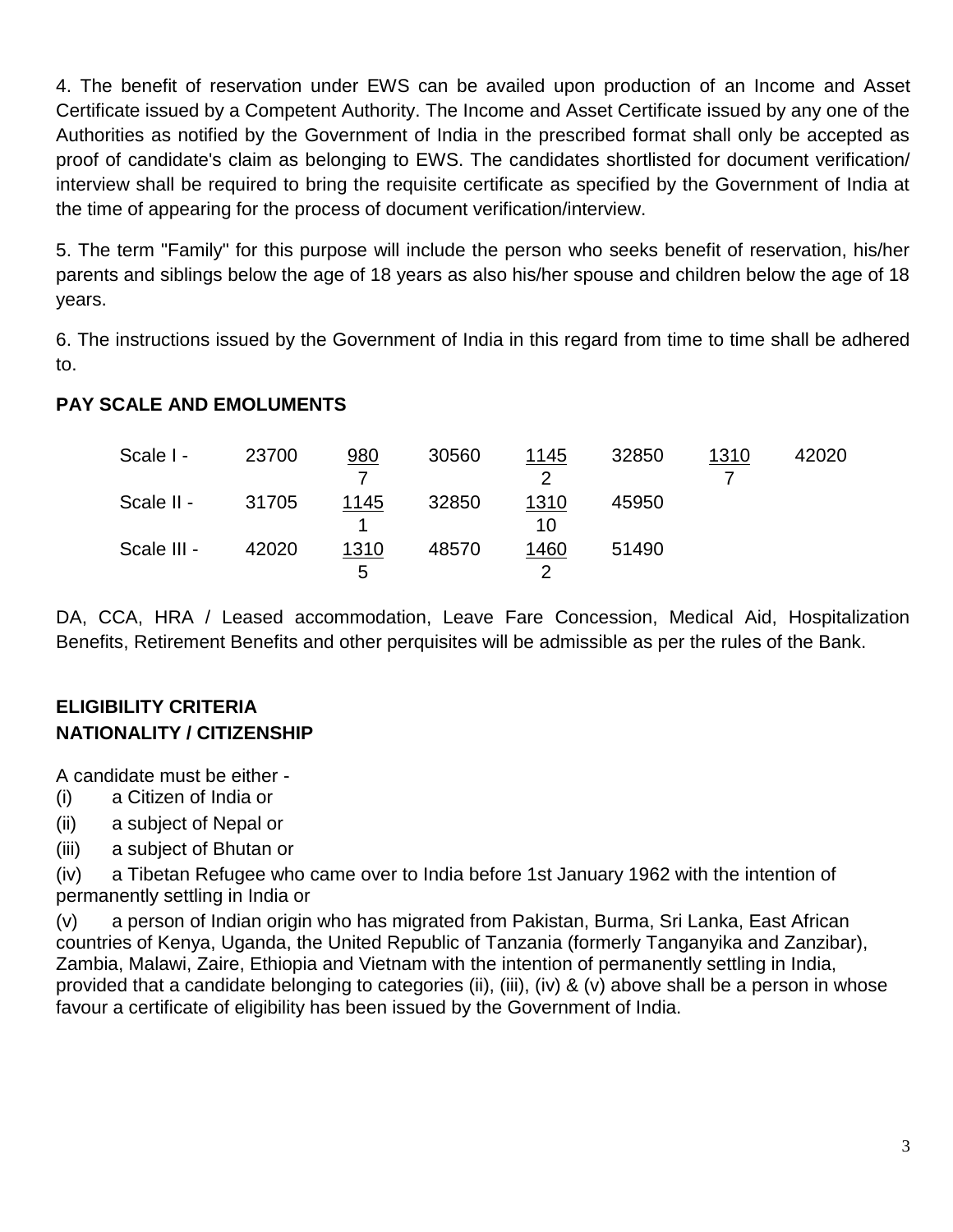# **AGE, EDUCATIONAL QUALIFICATION ANDPOST QUALIFICATION WORK EXPERIENCE**

The date for fulfillment of eligibility for Age, Educational/Professional/ Qualification and Work Experience is 01.07.2019

| Post<br>Code | Post                               | Age limit           | <b>Educational Qualification</b>                                                                                                                                                                                                                                                         | Experience<br>(Post Qualification)                                                                                                                                                                                                                                                                                          |
|--------------|------------------------------------|---------------------|------------------------------------------------------------------------------------------------------------------------------------------------------------------------------------------------------------------------------------------------------------------------------------------|-----------------------------------------------------------------------------------------------------------------------------------------------------------------------------------------------------------------------------------------------------------------------------------------------------------------------------|
| 1            | <b>Assistant Manager</b><br>Credit | Min -20<br>$Max-30$ | 1. Graduate in any discipline and Post<br>Graduate (2 years duration) in any of the<br>following:<br>a.Business<br>b.Management<br>c.Finance<br>d.Banking<br>from a University / Institution /Board<br>recognised by Government of India /<br>Government regulatory bodies.<br><b>OR</b> | Nil.                                                                                                                                                                                                                                                                                                                        |
|              |                                    |                     | 2.CA/ICWA/CFA from a University /<br>Institution / Board recognised by<br>Government of India / Government<br>regulatory bodies wherever applicable.                                                                                                                                     |                                                                                                                                                                                                                                                                                                                             |
| 2            | <b>Manager Credit</b>              | Min -25<br>Max-35   | Graduate in any discipline and Post<br>Graduate (2 years duration) in any of the<br>following:<br>a.Business<br>b.Management<br>c.Finance<br>d.Banking<br>from a University / Institution /Board<br>recognised by Government of India /<br>Government regulatory bodies.<br><b>OR</b>    | Minimum 1 year of<br>experience in credit in<br>Public / Private /<br>Foreign Banks.                                                                                                                                                                                                                                        |
|              |                                    |                     | 2.CA/ICWA/CFA from a University /<br>Institution / Board recognised by<br>Government of India / Government<br>regulatory bodies wherever applicable.                                                                                                                                     |                                                                                                                                                                                                                                                                                                                             |
| 3            | <b>Manager Security</b>            | Min -25<br>$Max-35$ | Graduate in any discipline from any<br>University recognized by Govt of India.                                                                                                                                                                                                           | 5 years (either by way<br>of pre or post<br>qualification<br>experience) as a<br><b>Commissioned Officer</b><br>in the Indian<br>Army/Navy/Air Force<br>OR Police Officer not<br>below the rank of<br><b>Deputy Superintendent</b><br>of Police OR Assistant<br>Commandant or<br>equivalent Rank in<br>Paramilitary Forces. |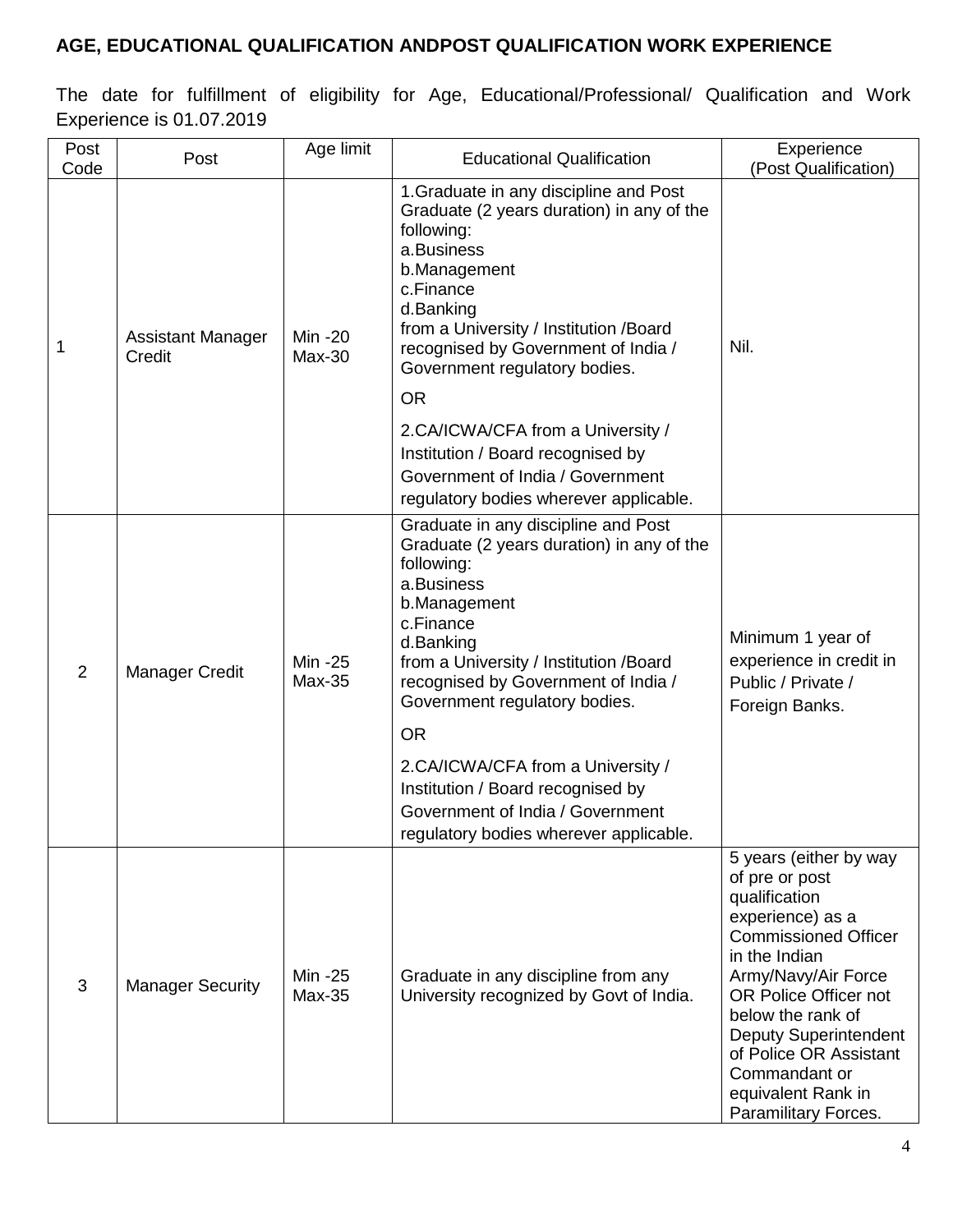| Post<br>Code   | Post                 | Age limit           | <b>Educational Qualification</b>                                                                                                                                                                                                                                                                                                                                                                                                                     | Experience<br>(Post Qualification)                                                                                                                                                                                                |
|----------------|----------------------|---------------------|------------------------------------------------------------------------------------------------------------------------------------------------------------------------------------------------------------------------------------------------------------------------------------------------------------------------------------------------------------------------------------------------------------------------------------------------------|-----------------------------------------------------------------------------------------------------------------------------------------------------------------------------------------------------------------------------------|
| $\overline{4}$ | <b>Manager Forex</b> | Min -25<br>$Max-35$ | 1. Graduate in any discipline and Post<br>Graduate (2 years duration) in any of<br>the following:<br>a.Business<br>b.Management<br>c.Finance<br>d.Banking<br>from a University / Institution /Board<br>recognised by Government of India /<br>Government regulatory bodies.<br><b>OR</b>                                                                                                                                                             | Minimum 3 years of<br>experience with Public /<br>Private / Foreign Banks<br>in dealing in interbank<br>and cross currency<br>deals / handling trade<br>finance portfolio.                                                        |
|                |                      |                     | 2.CA / ICWA / CFA from a University /<br>Institution / Board recognised by<br>Government of India / Government<br>regulatory bodies wherever applicable.                                                                                                                                                                                                                                                                                             |                                                                                                                                                                                                                                   |
| 5              | Manager Legal        | Min -25<br>$Max-35$ | A Bachelor Degree in Law (LLB) and<br>enrolled as an advocate with Bar<br>Council.                                                                                                                                                                                                                                                                                                                                                                   | <b>Enrolled as Advocate</b><br>with Bar council and<br>having 3 years of<br>experience as<br>practicing advocate at<br>Bar.<br><b>OR</b><br>Minimum of 3 years<br>experience as Legal<br>Officer in Public /<br>Private / Foreign |
| 6              | Manager Dealer       | Min -25<br>$Max-35$ | 1. Graduate in any discipline and Post<br>Graduate (2 years duration) in any of<br>the following:<br>a.Business<br>b.Management<br>c.Finance<br>d.Banking<br>from a University / Institution /Board<br>recognised by Government of India /<br>Government regulatory bodies.<br><b>OR</b><br>2.CA / ICWA / CFA from a University /<br>Institution / Board recognised by<br>Government of India / Government<br>regulatory bodies wherever applicable. | Banks.<br>Minimum 3 years of<br>experience in Public /<br>Private / Foreign Banks<br>in dealing in G Sec,<br>Money Market, Equity,<br>SLR and Non SLR.                                                                            |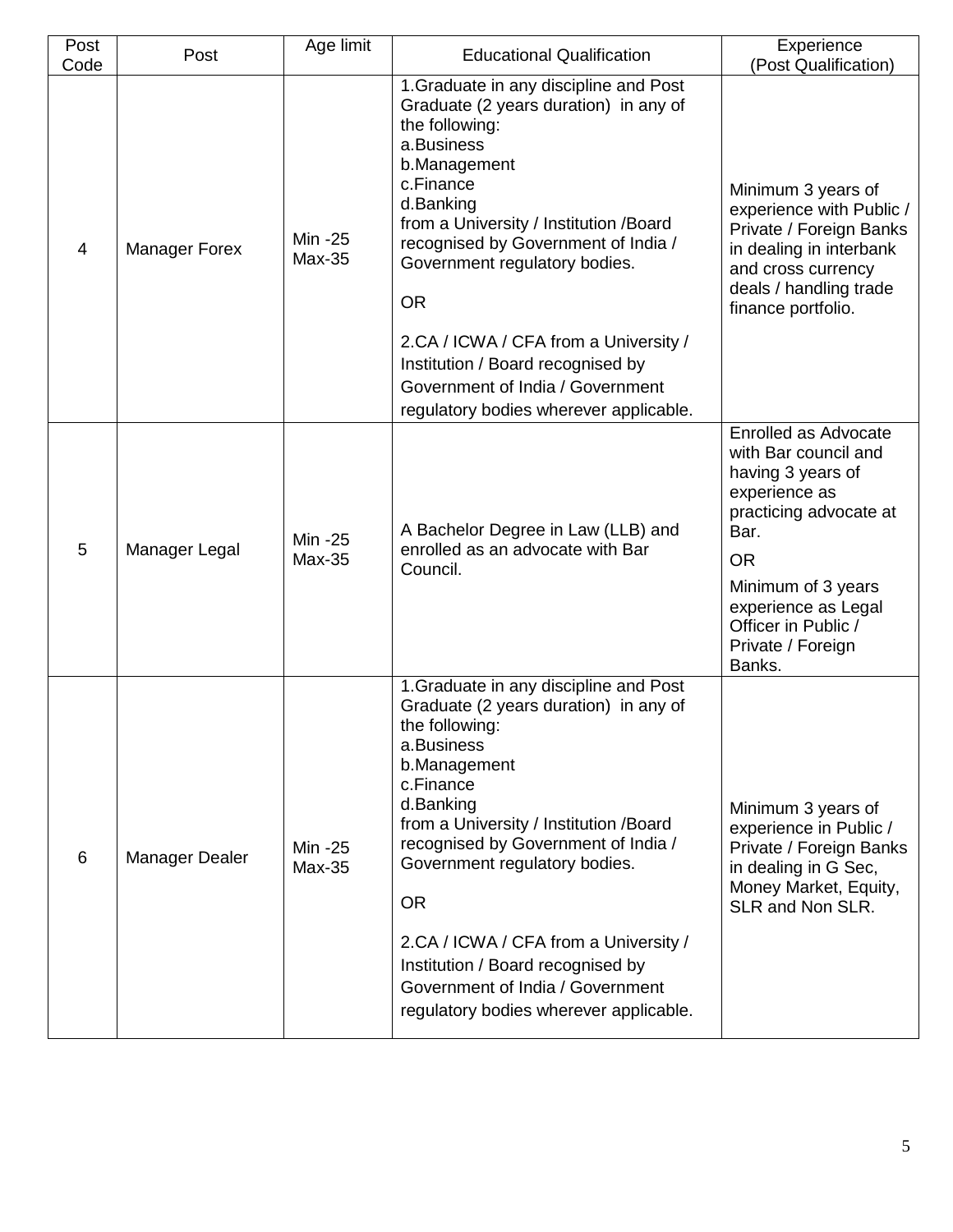| Post<br>Code   | Post                                     | Age limit           | <b>Educational Qualification</b>                                                                                                                                                                                                                                                                                                                                                                                                               | Experience<br>(Post Qualification)                                                                                                             |
|----------------|------------------------------------------|---------------------|------------------------------------------------------------------------------------------------------------------------------------------------------------------------------------------------------------------------------------------------------------------------------------------------------------------------------------------------------------------------------------------------------------------------------------------------|------------------------------------------------------------------------------------------------------------------------------------------------|
| $\overline{7}$ | <b>Manager Risk</b><br>Management        | Min -25<br>$Max-35$ | 1. Graduate in any discipline and Post<br>Graduate (2 years duration) in any of<br>the following:<br>a.Business<br>b.Management<br>c.Finance<br>d.Banking<br>e.Statistics<br>f.Econometrics                                                                                                                                                                                                                                                    | Minimum 1 year<br><b>Experience in Credit at</b><br>Public / Private /<br>Foreign Banks.                                                       |
| 8              | Senior Manager<br><b>Risk Management</b> | Min -27<br>$Max-37$ | 1. Graduate in any discipline and Post<br>Graduate (2 years duration) in any of<br>the following:<br>a.Business<br>b.Management<br>c.Finance<br>d.Banking<br>e.Statistics<br>f.Econometrics<br>g.Economics<br>h.Risk Management<br><i>i</i> .Mathematics<br>from a University / Institution / Board<br>recognised by Government of India /<br>Government regulatory bodies<br><b>OR</b><br>2. Graduate in any discipline and FRM<br>from GARP. | Minimum 3 years of<br>Experience in Public /<br>Private / Foreign Banks<br>of which 2 years<br>experience in Risk<br>Management<br>Department. |

# **RELAXATION IN UPPER AGE LIMIT**

| S No. | Category                                                                                                                                                                                                                                                                                                                                                                                                                                                                                                                                                  | <b>Age Relaxation</b> |
|-------|-----------------------------------------------------------------------------------------------------------------------------------------------------------------------------------------------------------------------------------------------------------------------------------------------------------------------------------------------------------------------------------------------------------------------------------------------------------------------------------------------------------------------------------------------------------|-----------------------|
| A     | Scheduled Caste/ Scheduled Tribe candidates                                                                                                                                                                                                                                                                                                                                                                                                                                                                                                               | 5 Years               |
| B     | Other Backward Classes (Non-Creamy Layer) candidates                                                                                                                                                                                                                                                                                                                                                                                                                                                                                                      | 3 Years               |
| C     | Persons with Benchmark Disabilities as defined under "The Rights of<br>Persons with Disabilities Act, 2016"                                                                                                                                                                                                                                                                                                                                                                                                                                               | 10 Years              |
| D     | Ex-Servicemen, Commissioned Officers including<br>Emergency<br>Commissioned Officers (ECOs)/ Short Service Commissioned<br>Officers (SSCOs) who have rendered at least 5 years military service<br>and have been released on completion of assignment (including<br>those whose assignment is due to be completed within one year from<br>the last date of receipt of application) otherwise than by way of<br>dismissal or discharge on account of misconduct or inefficiency or<br>physical disability attributable to military service or invalidment. | 5 Years               |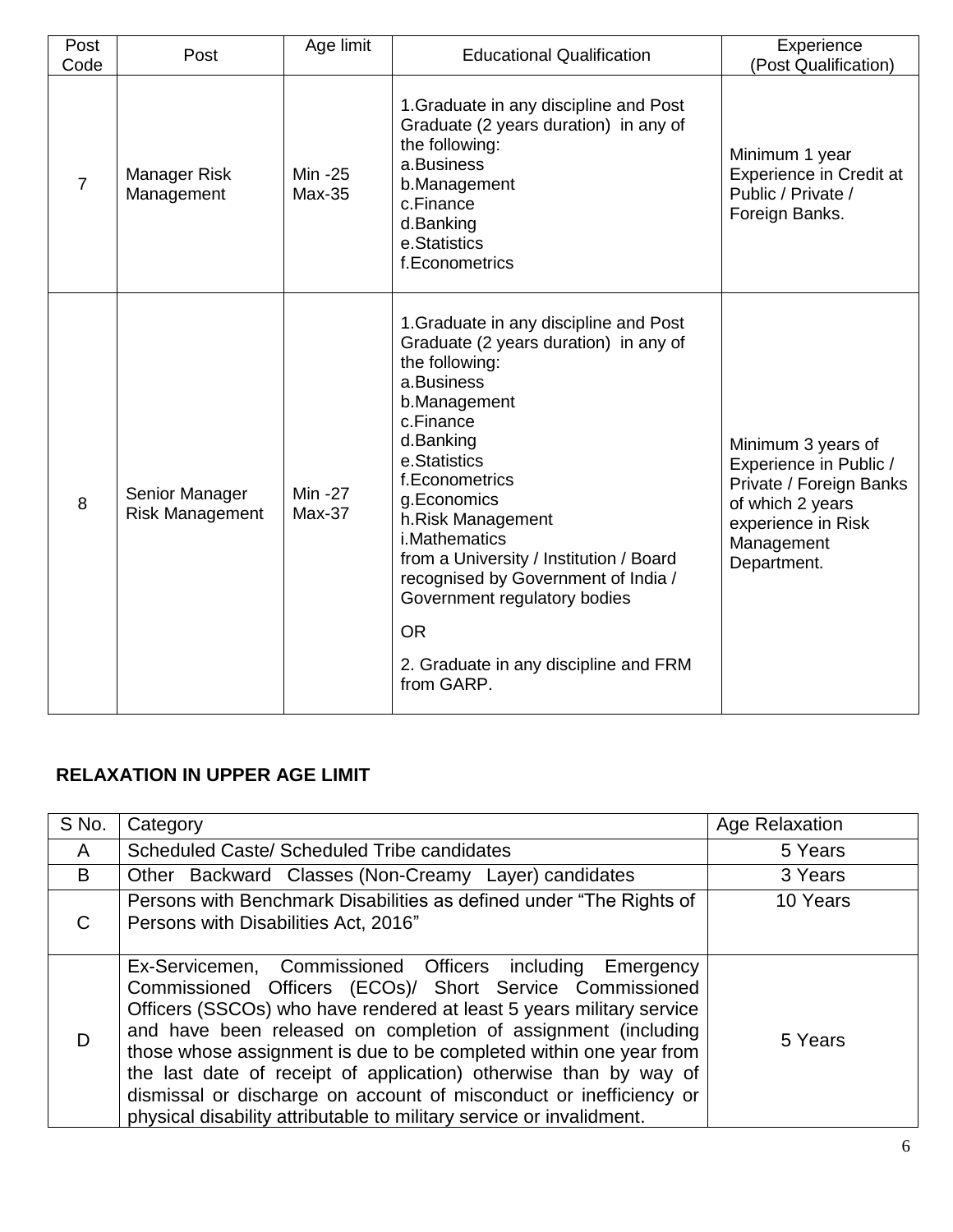| - | Persons ordinarily domiciled in the state of Jammu & Kashmir during<br>the period 01.01.1980 and 31.12.1989 | 5 Years |
|---|-------------------------------------------------------------------------------------------------------------|---------|
|   | Persons affected by 1984 riots                                                                              | 5 Years |

### **Note:**

(i) The maximum age specified as eligibility criteria is applicable to General Category candidates.

(ii) The relaxation in upper age limit to SC/ST/OBC candidates is allowed on cumulative basis with only one of the remaining categories for which age relaxation is permitted as mentioned above in Point No. C to F.

(iii) Candidates seeking age relaxation will be required to submit necessary certificate(s) in original/ copies at the time of Interview and at any subsequent stage of the recruitment process.

(iv) The candidates eligible for age relaxation as per Point No. E must produce the Domicile certificate at the time of interview from the District Magistrate within whose jurisdiction he/she had ordinarily resided or any other authority designated in this regard by Government to the effect that the candidate had ordinarily been domiciled in the State of J & K during  $1<sup>st</sup>$  January 1980 and the 31<sup>st</sup> day of December 1989.

(v) An Ex-Servicemen who has once joined a Government job on civil side after availing of the benefits given to him/her as an Ex-Servicemen for his/her re-employment, his/her Ex-Servicemen status for the purpose of the re-employment in Government jobs ceases.

There is no reservation for Ex-servicemen in Officers" Cadre

# **GUIDELINES FOR PERSONS WITH BENCHMARK DISABILITIES USING THE SERVICES OF A SCRIBE**

The visually impaired candidates and candidates whose writing speed is adversely affected permanently for any reason can use their own scribe at their cost during the Test. In all such cases where the services of a scribe is used, the following rules will apply:

- The candidate will have to arrange his / her own scribe at his/her own cost.
- The scribe should be from an academic stream different from that stipulated for the post.
- Both the candidate as well as scribe will have to give a suitable undertaking confirming that the scribe fulfils all the stipulated eligibility criteria for a scribe mentioned above. Further in case it later transpires that he/she did not fulfil any laid down eligibility criteria or suppressed material facts the candidature of the applicant will stand cancelled, irrespective of the result of the test.
- Those candidates who will use the services of a scribe shall be eligible for compensatory time of 20 minutes or otherwise advised for every hour of the examination.
- The scribe arranged by the candidate should not be a candidate for the posts mentioned in this advertisement. If violation of the above is detected at any stage of the process, candidature of both the candidate and the scribe will be cancelled. Candidates eligible for and who wish to use the services of a scribe in the examination should indicate the same in the online application form. Any subsequent request will not be entertained.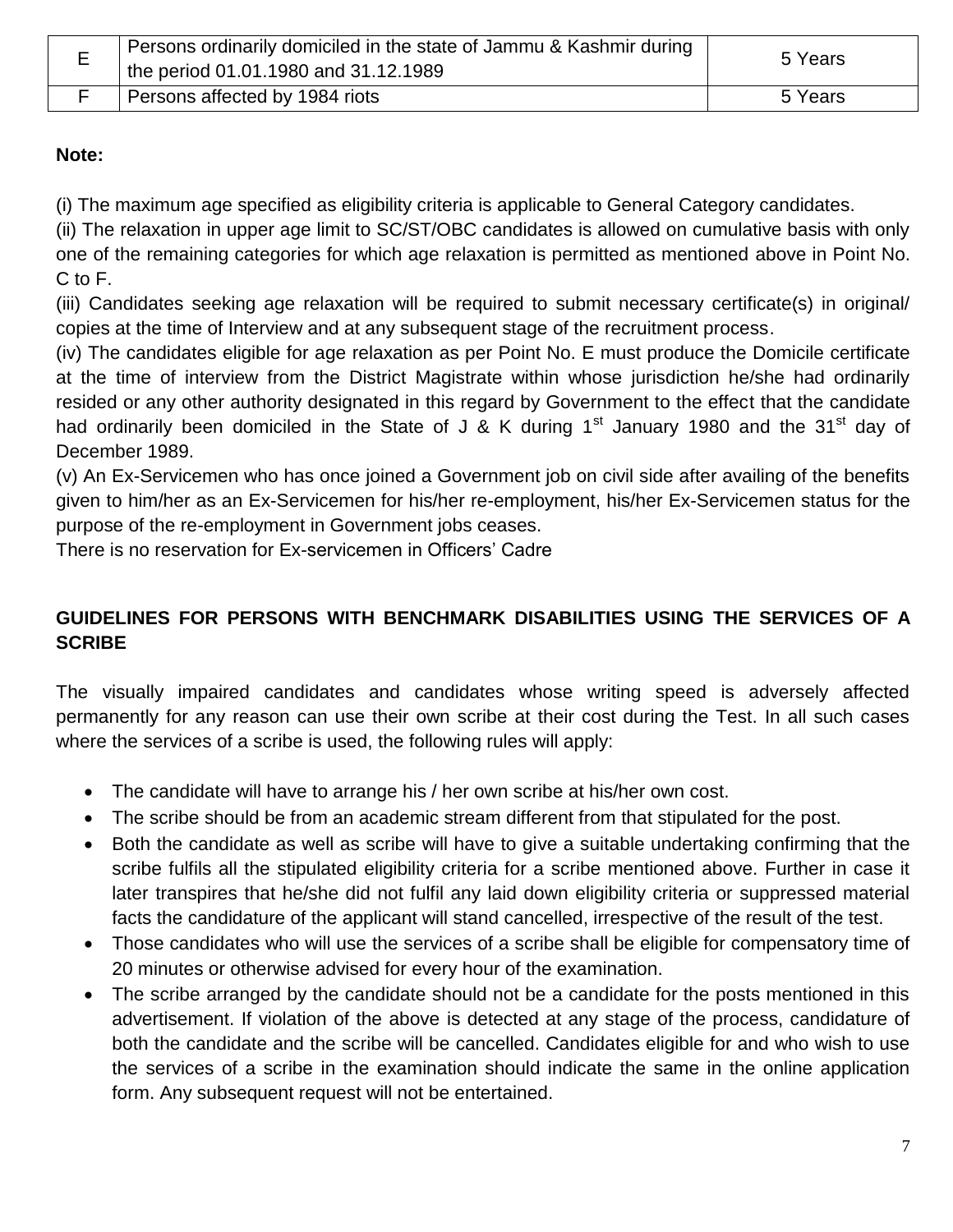Only candidates registered for compensatory time will be allowed such concessions since compensatory time given to candidates shall be system based, it shall not be possible for the test conducting agency to allow such time if he / she is not registered for the same. Candidates not registered for compensatory time shall not be allowed such concessions.

### **GUIDELINES FOR CANDIDATES WITH LOCOMOTOR DISABILITY AND CEREBRAL PALSY**

 Compensatory time of twenty minutes per hour or otherwise advised shall be permitted for the candidates with locomotor disability and cerebral palsy where dominant (writing) extremity is affected to the extent of slowing the performance of function (minimum of 40% impairment).

# **GUIDELINES FOR VISUALLY IMPAIRED CANDIDATES**

- Visually Impaired candidates (who suffer from not less than 40% of disability) may opt to view the contents of the test in magnified font and all such candidates will be eligible for compensatory time of 20 minutes for every hour or otherwise advised of examination.
- The facility of viewing the contents of the test in magnifying font will not be available to Visually Impaired candidates who use the services of a Scribe for the examination.

# **These guidelines are subject to change in terms of GOI guidelines/ clarifications, if any, from time to time**

### **PROBATION AND CONFIRMATION**

The selected candidates in Scale I posts will be on probation for a period of 2 years from the date of joining. Selected candidates in Scale II and III posts will be on probation for a period of 1 year from the date of joining. Their confirmation in the Bank"s service will be decided in terms of the provisions of Indian Bank Officers Service Regulations, 1979.

# **POSTING AND TRANSFERABLITY OF THE SELECTED CANDIDATES**

The selected candidates will be posted as per the requirement of the Bank and thereafter liable to be transferred anywhere in India.

### **INDEMNITY BOND WITH SURETY FOR MINIMUM PERIOD OF SERVICE**

A candidate upon appointment shall not leave or discontinue service in the Bank without giving notice in writing, of the intention to leave or discontinue the services or resign. The period of notice required will be 3 months of active service. Candidate has to execute an 'Indemnity Bond with Surety' undertaking to serve the Bank for minimum period of two years. If an appointed candidate intend to leave or discontinue the services or resign from the services of the Bankbefore completion of 2 years of service from the date of joining the Bank, he/she shall reimburse the Bond amount ofRs 2 lakhs along with salary for the un-served notice period and the cost incurred by the Bank for imparting training and any other expenses that the Bank has incurred on his/her behalf.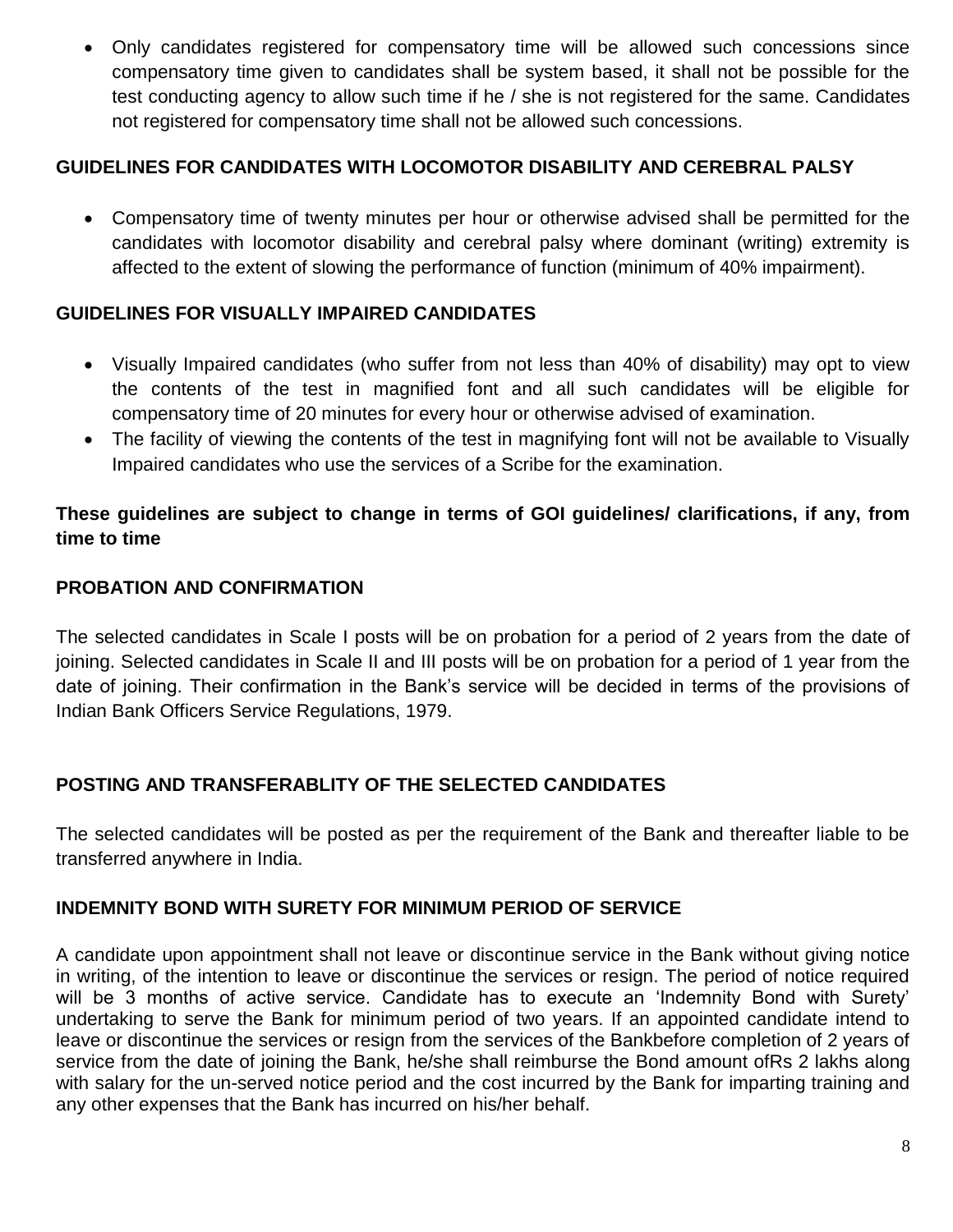# **SELECTION PROCEDURE**

The selection process for post code 3, Manager Security will comprise of shortlisting of applications followed by interview.

For other posts, the selection process will comprise of a test and personal interview.

## **TEST STRUCTURE**

The structure of Test is as follows:

a. For Scale I and II posts (Post code 1,2,4,6 and 7)

| Sr.No.        | Name of Tests                                           | No. of Questions | Max Marks | Duration  |
|---------------|---------------------------------------------------------|------------------|-----------|-----------|
|               | <b>English Knowledge</b>                                | 50               | 50        |           |
| $\mathcal{P}$ | <b>Quantitative Aptitude</b>                            | 50               | 25        | Composite |
| 3             | Reasoning                                               | 50               | 50        | time of 2 |
| 4             | <b>Professional Knowledge</b><br>(in specific vertical) | 50               | 75        | hours     |
|               | Total                                                   | 200              | 200       |           |

#### For Post Code- 5

| Sr. | Name of Tests                                                                    | No. of Questions | <b>Max Marks</b> | Duration  |
|-----|----------------------------------------------------------------------------------|------------------|------------------|-----------|
| No. |                                                                                  |                  |                  |           |
|     | <b>English Knowledge</b>                                                         | 50               | 50               |           |
| 2   | <b>General Awareness with</b><br>special reference to<br><b>Banking Industry</b> | 50               | 25               | Composite |
| 3   | Reasoning                                                                        | 50               | 50               | time of 2 |
| 4   | <b>Professional Knowledge</b><br>(in specific vertical)                          | 50               | 75               | hours     |
|     | Total                                                                            | 200              | 200              |           |

### b. For Scale III post (Post code 8)

| Sr.No. | Name of Tests                                           | No. of Questions | Max Marks | Duration |
|--------|---------------------------------------------------------|------------------|-----------|----------|
|        | <b>Professional Knowledge</b><br>(in specific vertical) | 60               | 100       | 1 hour   |

The minimum qualifying mark in Test is 40 % for candidates belonging to unreserved / EWS category and 35% for candidates belonging to SC/ST/OBC/PWD categories.

In case, in the opinion of the bank, adequate number of candidates have not qualified by obtaining minimum marks as stipulated above in the online examination, bank reserves right to reduce the minimum marks as deemed fit.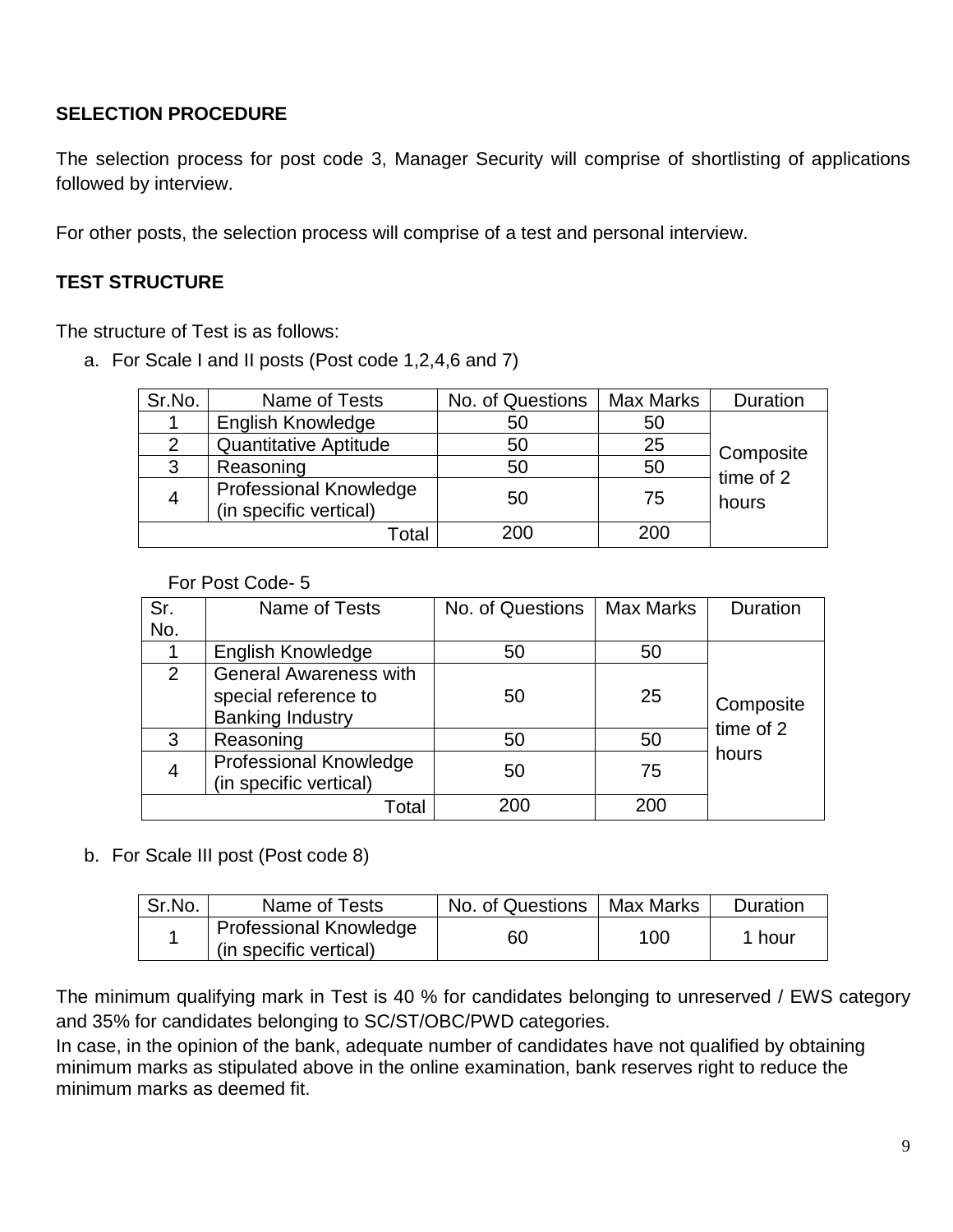Cut off marks in Test for calling the candidates for interview will be arrived as 3 times of vacancy for unreserved category and 5 times of vacancy for reserved category.

### Penalty for wrong answers in Test

There will be a penalty of 1/4th of the mark allotted to the respective question for which a wrong answer is given by the candidate. If a question is left blank, i.e. no answer is marked by the candidate, there will be no penalty for that question.

### **INTERVIEW**

The minimum qualifying mark in interview is 40 % for candidates belonging to unreserved / EWS category and 35% for candidates belonging to SC/ST/OBC/PWBD categories.

### **WEIGHTAGE FOR TEST AND INTERVIEW**

The weightage for Test and Interview is 80:20 for Merit listing.

#### **MERIT ORDER**

In the event of two or more candidates having obtained the same score in Test / Interview, merit order will be decided as per date of birth i.e. the candidate senior in age is placed before / above the candidate junior in age.

Note: Bank reserves the right to change/modify the selection process.

### **HOW TO APPLY**

Detailed guidelines/procedures for:

- A. Application Registration
- B. Payment Of Fees

Candidates can apply through online only from **22.01.2020 to 10.02.2020**. No other mode of application will be accepted.

Important points to be noted before registration Before applying online, candidates should:

Scan their photograph and signature ensuring that both the photograph and signature adhere to the required specifications as given in Annexure II to this advertisement.

Have a valid personal email ID and mobile no., which should be kept active till the completion of this Recruitment Process. Bank may send call letters for the Examination, if any, and Interview and / or Group Discussion etc. through the registered e-mail ID. Candidates are advised to keep their e-mail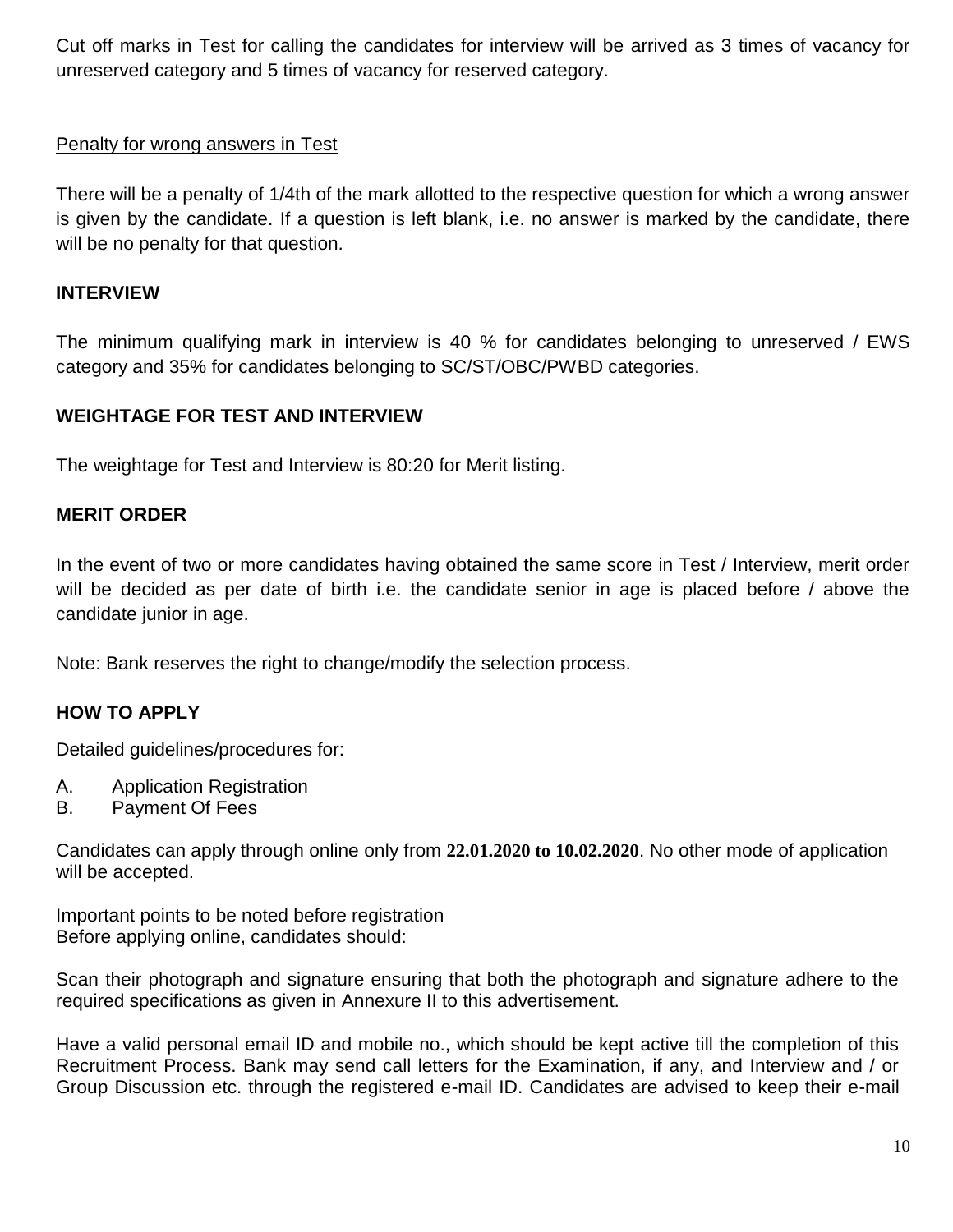ID alive for receiving advices, viz. call letters/interview date advices etc. If the communication sent to registered e-Mail ID, happens to return for any reason Bank will not take any responsibility.

### APPLICATION FEES/ INTIMATION CHARGES (NON REFUNDABLE)

- Rs. 100/- + GST for SC/ST/PWBD candidates (Only intimation charges)
- $Rs. 600/- + GST$  for all others

# PAYMENT OF FEE ON LINE **22.01.2020 to 10.02.2020**

(both days inclusive)

Bank Transaction charges for Online Payment of application fees/intimation charges will have to be borne by the candidate.

### Application Procedure

- a) Candidates to visit the Bank's website www.indianbank.in and click on the careers page and then click onRecruitment of Specialist Officers 2019-20.
- b) To register applications choose the tab "Click here for New Registration" enter Name, contact details and e-mail-ID. A Provisional Registration Number and Password will be generated by the system and displayed on the screen. Candidate should note down the Provisional Registration Number and Password. An e-mail & SMS indicating the Provisional Registration number and Password will also be sent.
- c) In case the candidate is unable to complete the application form in one go, he / she can save the data already entered by choosing "SAVE ANDNEXT" tab. Prior to submission of the online application, candidates are advised to use the "SAVE ANDNEXT" facility to verify the details in the online application form and modify the same if required. Visually Impaired candidates should fill the application form carefully and verify/ get the details verified to ensure that the same are correct prior to final submission.
- d) Candidates are advised to carefully fill and verify the details filled in the online application themselves as no change will be possible/ entertained after clicking the FINAL SUBMIT BUTTON.
- e) The Name of the candidate or his /her Father/ Husband etc. should be spelt correctly in the application as it appears in the Certificates/ Mark sheets. Any change/alteration found may disqualify the candidature.
- f) Validate your details and Save your application by clicking the "Validate your details" and "Save & Next" button.
- g) Candidates can proceed to upload Photo & Signature as per the specifications given in the Guidelines for Scanning and Upload of Photograph and Signature - (Annexure II).
- h) Candidates can proceed to fill other details of the Application Form.
- i) Click on the Preview Tab to preview and verify the entire application form before FINAL SUBMIT.
- j) Modify details, if required, and click on "FINAL SUBMIT" only after verifying and ensuring that the photograph, signature uploaded and other details filled by you are correct.
- k) Click on "Payment" Tab and proceed for online payment.

### Payment of Fees (Online Mode Only)

a) The application form is integrated with the payment gateway and the payment process can be completed by following the instructions.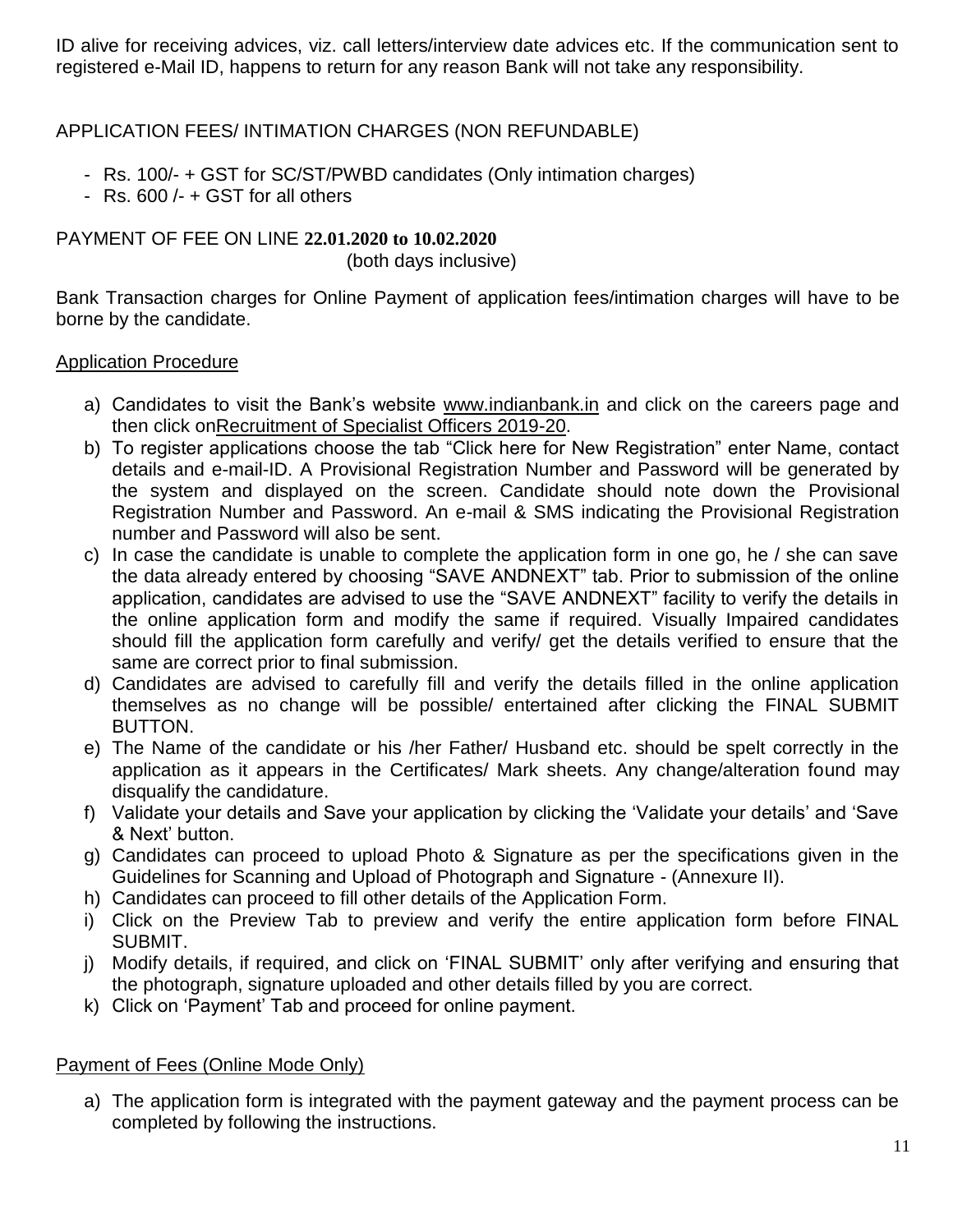- b) The payment can be made by using Debit or Credit cards or Internet Banking by providing information as asked on the screen. Transaction charges for online payment, if any, will be borne by the candidates.
- c) After submitting your payment information in the online application form, PLEASE WAIT FOR THE INTIMATION FROM THE SERVER. DO NOT PRESS BACK OR REFRESH BUTTON IN ORDER TO AVOID DOUBLE CHARGE
- d) On successful completion of the transaction, an e-Receipt will be generated.
- e) Non-generation of "e-Receipt" indicates PAYMENT FAILURE. On failure of payment, candidates are advised to login again using their Provisional Registration Number and Password and repeat the process of payment.
- f) Candidates are required to take a printout of the e-Receipt and online Application Form. Please note that if the same cannot be generated online transaction may not have been successful.
- g) For Credit Card users: All charges are listed in Indian Rupee. If you use a non-Indian credit card, your bank will convert to your local currency based on prevailing exchange rates.
- h) To ensure the security of your data, please close the browser window once your transaction is completed.

After completing the procedure of applying on-line including payment of fees, the candidate should take a printout of the system generated on-line application and should ensure the particulars filled in are accurate and retain it along with Registration Number and Password for future reference. They should not send this printout to the Bank.

**An online application which is incomplete in any respect such as without proper passport size photograph and signature uploaded in the online application form/ unsuccessful fee payment will not be considered as valid and stands rejected.**

Candidates are advised in their own interest to apply on-line much before the closing date and not to wait till the last date for depositing the fee / intimation charges to avoid the possibility of disconnection/ inability/ failure to log on to the website on account of heavy load on internet/website jam.

Please note that the above procedure is the only valid procedure for applying. No other mode of application or incomplete steps would be accepted and such applications would be rejected.

Any information submitted by an applicant in his/ her application shall be binding on the candidate personally and he/she shall be liable for prosecution/ civil consequences in case the information/ details furnished by him/ her are found to be false at a later stage.

### **CALL LETTERS**

Call letters for the Test/ Interview will be issued to eligible candidates through emailor through Bank website only. Candidatesare advised todownload their call letter from the bank's website by entering his/ her details i.e. Registration / Roll Number and Password/Date of Birth. No hard copy of the call letter/ Information Handout etc. will be sent by post/ courier.

**Also, Intimations will be sent by email and sms to the email ID and mobile number registered in the online application form for the Examination respectively. Bank will not take responsibility for late receipt / non-receipt of any communication sent via e-mail/SMS to the candidate due to change in the mobile number, email address, technical fault or otherwise**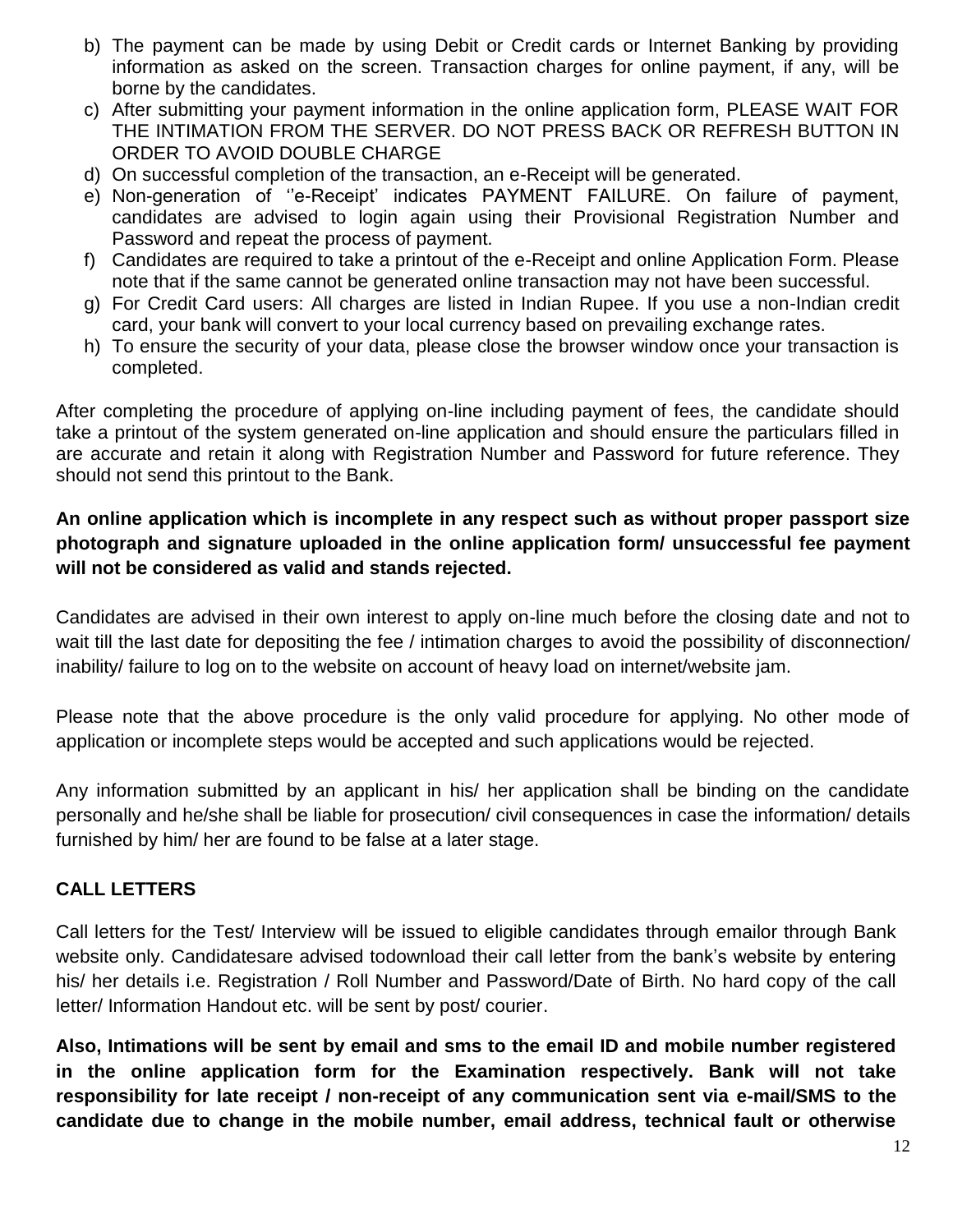**beyond the control of Bank. Hence Candidates are advised to regularly keep watching the Bank's website for details, updates and any information which may be posted for further guidance as well as to check their registered e-mail account from time to time during the recruitment process.**

# **EXAMINATION CENTRES FOR TEST AND INTERVIEW**

The Test will be conducted in venues across various centres in India. The tentative list of Centres for Testis available in Annexure-I. Interviews will be conducted at Chennai.

The Bank reserves the right to allot the candidate to any centre other than the one he/she has opted for.

No request for change of centre for Test/Interview shall be entertained.

Candidate will appear for the Test/Interview at a Centre at his/her own risk and expenses and Bank will not be responsible for any injury or losses etc. of any nature.

Bank reserves the right to cancel any of the Test/Interview Centres and/ or add some other Centres and/or make alternate arrangements

# **GENERAL INSTRUCTIONS**

- The candidates shall produce the original experience certificate at the time of Interview for at least the minimum number of years as required from one or more number of employers where they have gained the experience. The certificate produced by them shall state the period for which they had worked in the Department or Domain concerned. Teaching / Training experience will not be considered. Final decision taken by the Bank with regard to acceptability of the experience certificate submitted by the candidate rests with the Bank and is binding on the candidates.
- Candidates will have to invariably produce and submit the requisite documents such as valid call letter, a photocopy of photo-identity proof bearing the same name as it appears on the application form etc. at the time of Test / Interview respectively.
- Before applying for the mentioned specialist posts, the candidate should ensure that he/she fulfils the eligibility and other norms mentioned in this advertisement. Candidates are therefore advised to carefully read this advertisement and follow all the instructions given for submitting application
- Candidate's admission to the Test/ shortlisting for interview/ and subsequent processes is strictly provisional. The mere fact that the call letter(s) has been issued to the candidate does not imply that his/ her candidature has been finally cleared by the Bank. Bank would be free to reject any application, at any stage of the process, cancel the candidature of the candidate in case it is detected at any stage that a candidate does not fulfill the eligibility norms and/or that he/she has furnished any incorrect/false information/certificate/documents or has suppressed any material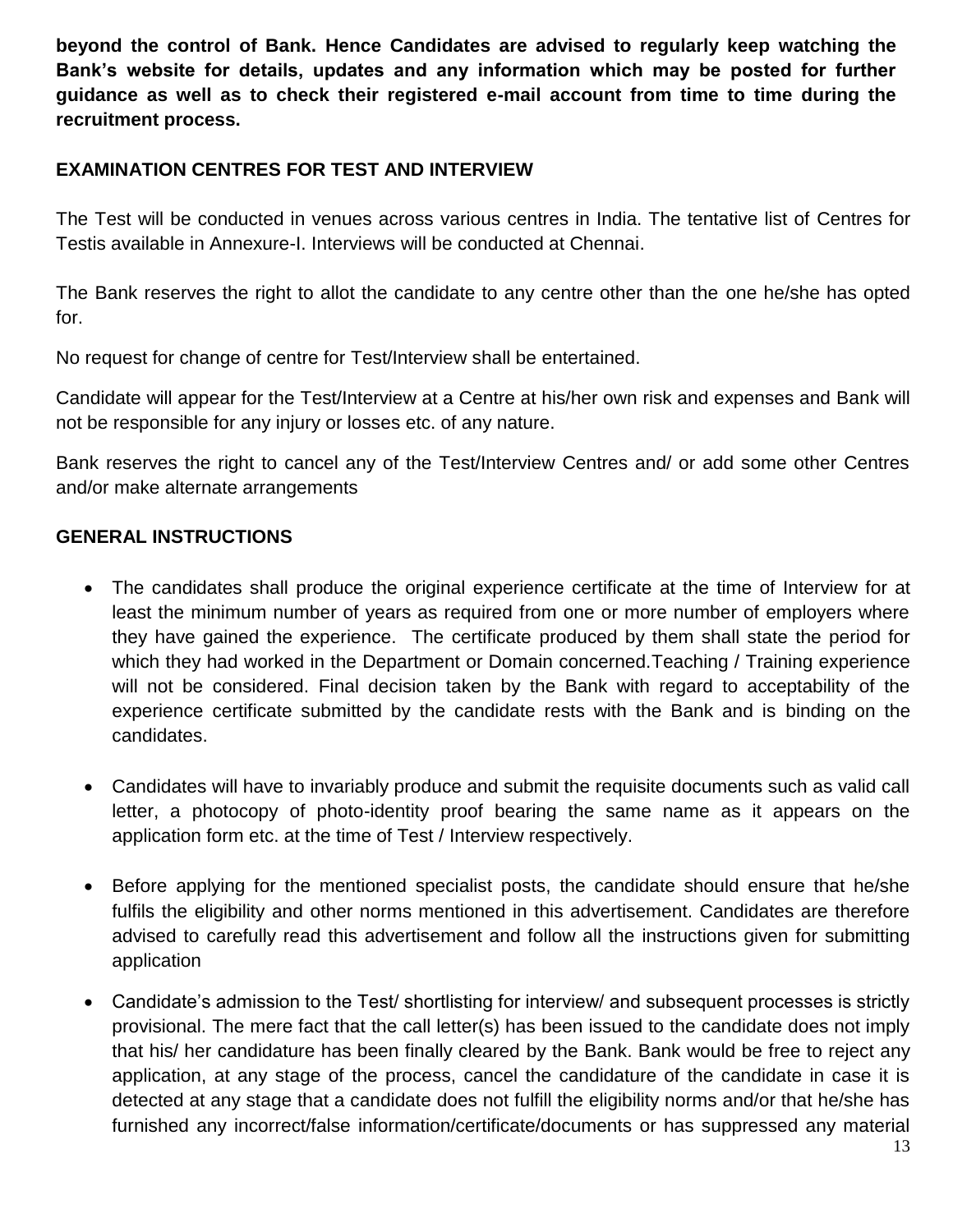fact(s). If candidature of any candidate is rejected for any reason according to the terms and conditions of this advertisement, no further representation in this regard will be entertained. Such decisions shall be final and binding on the candidate. If any of these shortcomings is/are detected after appointment in Bank, his/her services are liable to be summarily terminated.

- Decision of Bank in all matters regarding eligibility of the candidate, the stages at which such scrutiny of eligibility is to be undertaken, qualifications and other eligibility norms, the documents to be produced for the purpose of the Test /Interview, verification etc. and any other matter relating to this recruitment will be final and binding on the candidate. No correspondence or personal enquiries shall be entertained by Bank in this behalf.
- The scribe arranged by the candidate should not be a candidate for this recruitment process. If violation of the above is detected at any stage of the process, candidature for CWE of both the candidate and the scribe will be cancelled.
- A candidate can apply for only one post and not more than one application should be submitted by any candidate. In case of multiple Applications only the latest valid (completed) application will be retained and the application fee/ intimation charges paid for the other multiple registration(s) will stand forfeited.
- Any unruly behavior/misbehavior in the Test/Interview would result in cancellation of candidature/ disqualification from future exams conducted by the Bank
- Multiple attendance/ appearances in the Test / interview will be summarily rejected/ candidature cancelled.
- Online applications once registered will not be allowed to be withdrawn and/or the application fee/ intimation charges once paid will not be refunded nor be held in reserve for any other examination.
- Any canvassing or creating influence for undue advantage shall lead to disqualification from the process.
- Any request for change of address, details mentioned in the online application form will not be entertained.
- Any request for change of date, time and venue for Test/ Interview will not be entertained.
- In case any dispute arises on account of interpretation of clauses in any version of this advertisement other than English, the English version available on Bank website shall prevail.
- A candidate should ensure that the signatures appended by him/her in all the places viz. in his/her call letter, attendance sheet etc. and in all correspondence with the Bank in future should be identical and there should be no variation of any kind. Signature in CAPITAL LETTERS will not be acceptable.
- A recent, recognizable photograph (4.5cm  $\times$  3.5cm) should be uploaded by the candidate in the online application form and the candidate should ensure that copies of the same are retained for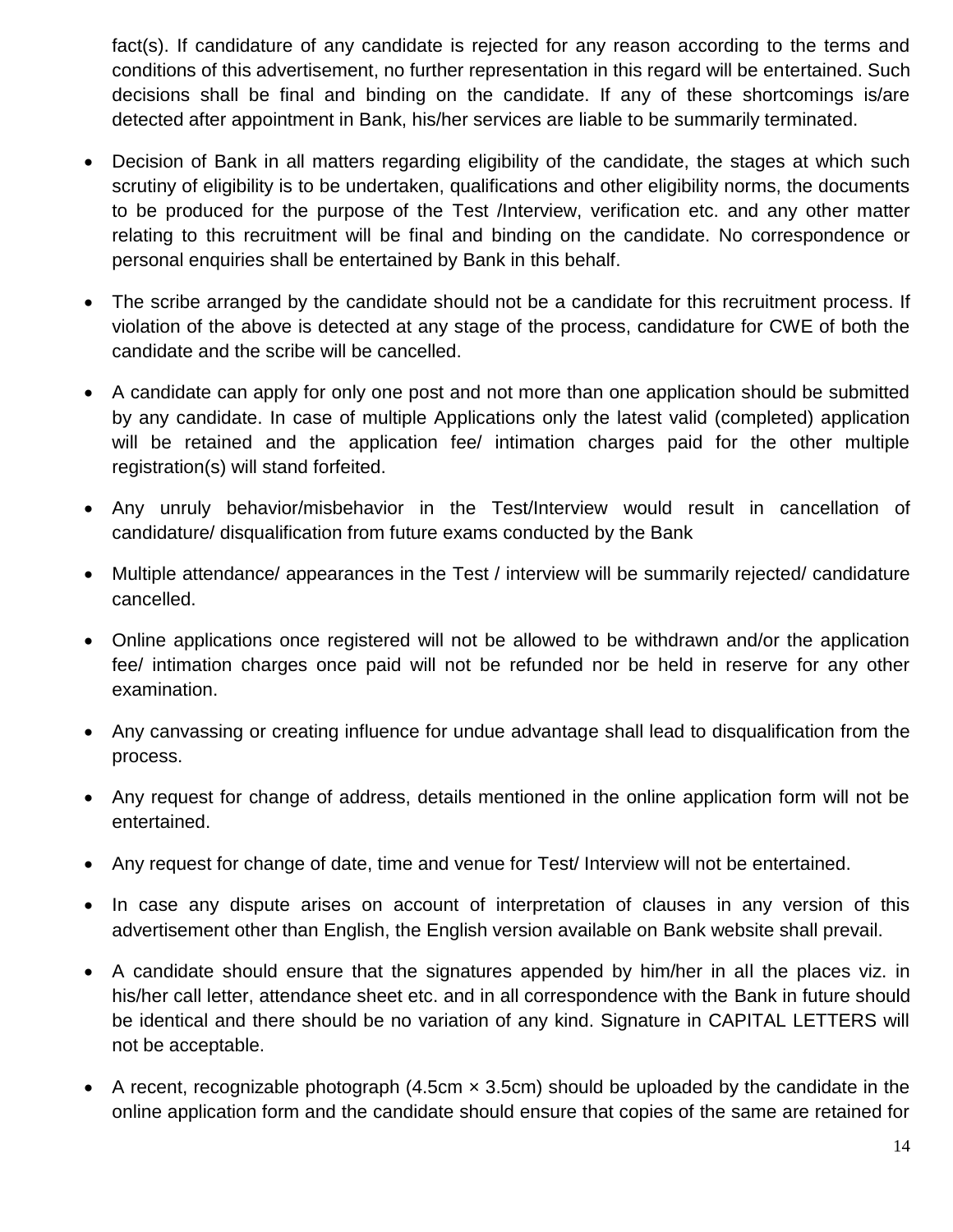use at various stages of the process. Candidates are also advised not to change their appearance till the process is completed. Failure to produce the same photograph at various stages of the process or doubt about identity at any stage could lead to disqualification.

- The possibility of occurrence of a problem in the administration of the examination cannot be ruled out completely which may impact test delivery and/or result from being generated. In that event, every effort will be made to rectify such problem, which may include movement of candidates, delay in test. Conduct of a re-exam is at the absolute discretion of Bank. Candidates will not have any claim for a re-test. Candidates not willing to move or not willing to participate in the delayed process of test delivery shall be summarily rejected from the process.
- Candidates will have to appear for the interview at their own expense. However, eligible outstation SC/ST/Persons with Benchmark Disabilities category candidates, called for interview will be paid II class to & fro railway/ bus fare or actual expenses incurred, whichever is less, by shortest route on production of proof of travel (rail/ bus ticket etc.). The above concession will not be admissible to SC/ST/Persons with Benchmark Disabilities category candidates, who are already in service in Central / State Government, Corporations, Public Undertakings / Local Government, Institutions and Panchayats etc.
- Bank shall not be responsible for any application made/ wrong information provided by an unauthorized person / institution. Candidates are advised not to share/ mention their application details with/to anyone.
- Bank reserves the right to change (cancel/ modify/ add) any of the criteria, method of selection etc.
- Intimations will be sent by email and/ or sms only to the email ID and mobile number registered in the online application form. Claim of non receipt of SMS / email will not be entertained and as such Candidates are advised to visit the career page of Bank website [www.indianbank.in](http://www.indianbank.in/) regularly for information related to this recruitment project.
- Bank shall not be responsible if the information/ intimations do not reach candidates in case of change in the mobile number, email address, technical fault or otherwise, beyond the control of Bank and candidates are advised to keep a close watch on the career page of Bank website [www.indianbank.in](http://www.indianbank.in/) regularly for information related to this recruitment project.
- Any resulting dispute arising out of this advertisement including the recruitment process shall be subject to the sole jurisdiction of the Courts situated at Chennai.

#### **BIOMETRIC DATA – Capturing and Verification**

It has been decided to capture the biometric data (thumb impression and the photograp) of the candidates on the day of the Online Examination.

The biometric data and photograph will be verified subsequently . Decision of the Biometric data verification authority with regard to its status (matched or mismatched) shall be final and binding upon the candidates.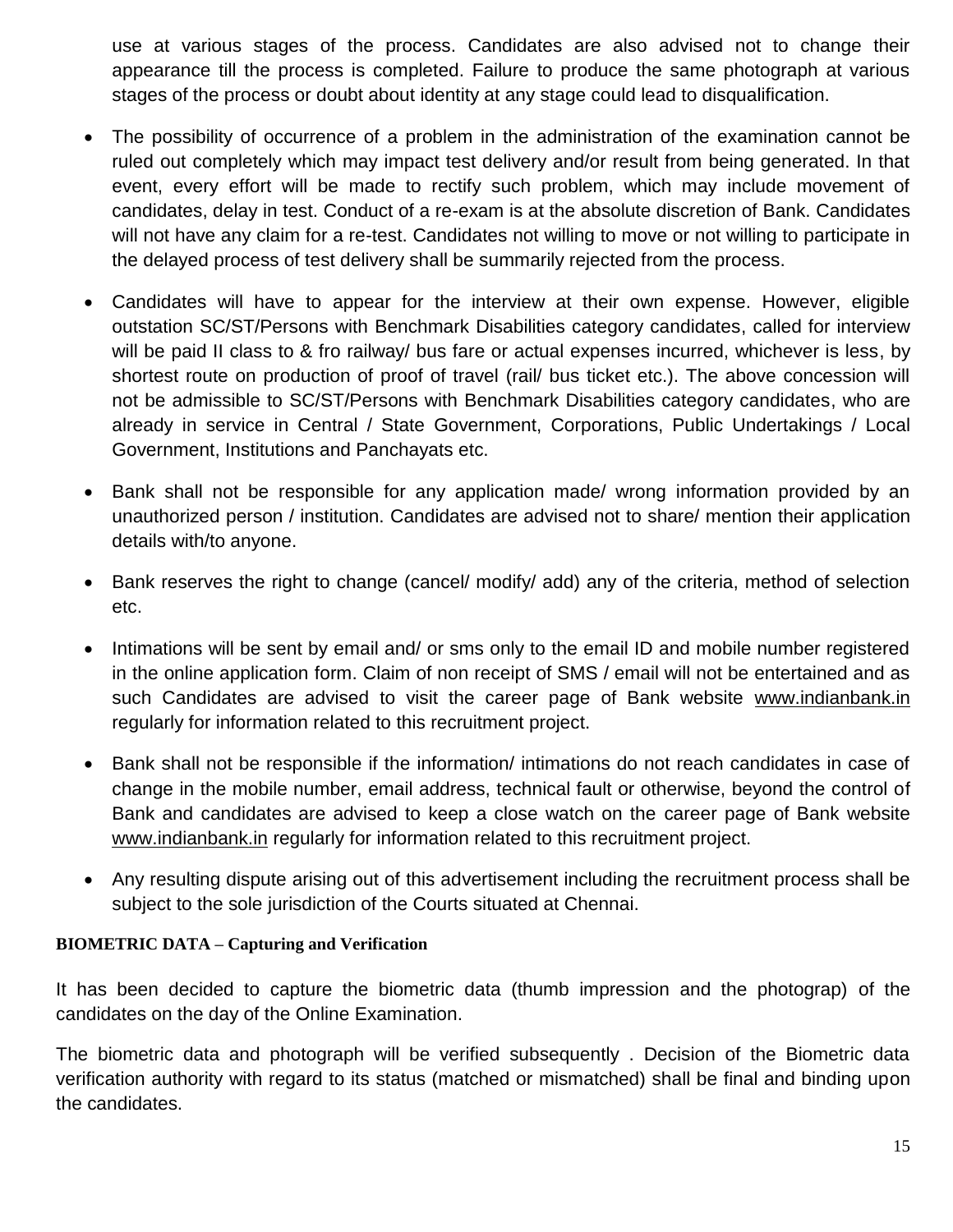- Candidates are requested to take care of the following points in order to ensure a smooth process
- If fingers are coated (stamped ink/mehndi/coloured...etc), ensure to thoroughly wash them so that coating is completely removed before the exam / interview / joining day.
- If fingers are dirty or dusty, ensure to wash them and dry them before the finger print (biometric) is captured.
- Ensure fingers of both hands are dry. If fingers are moist, wipe each finger to dry them.
- If the primary finger (thumb) to be captured is injured/damaged, immediately notify the concerned authority in the test centre.

### **IDENTITY VERIFICATION:**

### a. **Documents to be Produced:**

In the examination hall, the call letter along with a photocopy of the candidate's photo identity (bearing exactly the same name as it appears on the call letter) such as PAN Card/ Passport/ Permanent Driving Licence/ Voter's Card/ Bank Passbook with photograph/ Photo identity proof issued by a Gazzetted Officer/ People"s Representative along with a photograph / Identity Card issued by a recognised College/ University/ Aadhar/ E-aadhar card with a photograph/ Employee ID, should be submitted to the invigilator for verification. The candidate"s identity will be verified with respect to his/her details on the call letter, in the Attendance List and requisite documents submitted. If identity of the candidate is in doubt the candidate may not be allowed to appear for the Test.

- b. Ration Card and Learners Driving License will not be accepted as valid id proof for this project.
- c. In case of candidates who have changed their name, they will be allowed only if they produce original Gazette notification / their original marriage certificate / affidavit in original.

Note: Candidates have to produce, in original, the same photo identity proof bearing the name as it appears on the online application form/ call letter and submit photocopy of the photo identity proof along with call letter while attending the Test, without which they will not be allowed to take up the Test.

### **ACTION AGAINST CANDIDATES FOUND GUILTY OF MISCONDUCT/ USE OF UNFAIR MEANS**

Candidates are advised in their own interest that they should not furnish any particulars that are false, tampered with or fabricated and should not suppress any material information while submitting online application.

At the time of test, interview or in a subsequent selection procedure, if a candidate is (or has been) found

quilty of  $-$ (i) using unfair means or

(ii) impersonating or procuring impersonation by any person or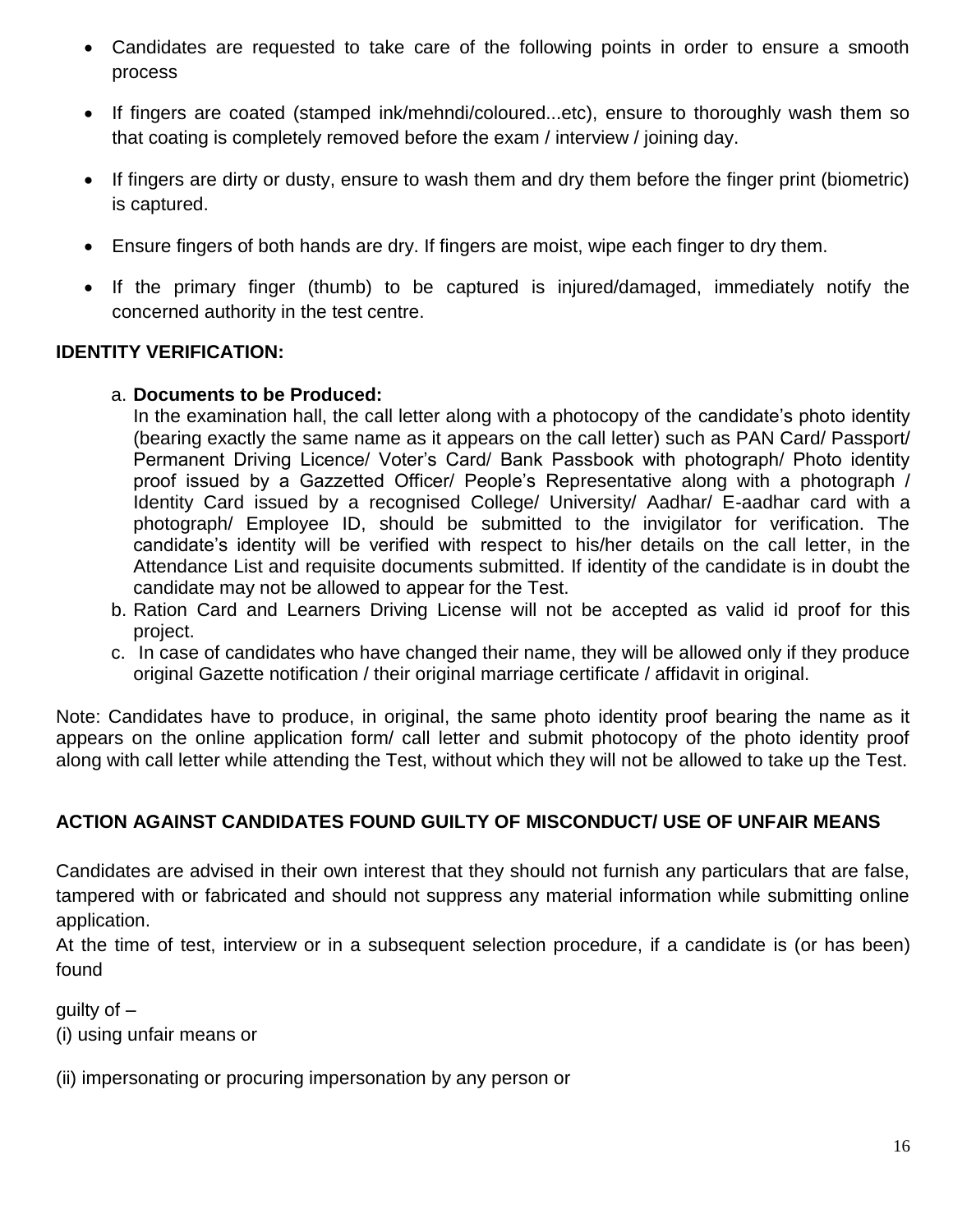(iii) misbehaving in the examination/ interview hall or disclosing, publishing, reproducing, transmitting, storing or facilitating transmission and storage of contents of the test(s) or any information therein in whole or part thereof in any form or by any means, verbal or written, electronically or mechanically for any purpose or

(iv) resorting to any irregular or improper means in connection with his/ her candidature or

(v) obtaining support for his/ her candidature by unfair means, or

(vi) carrying mobile phones or similar electronic devices of communication in the Test / Interview hall, such a candidate may, in addition to rendering himself/ herself liable to criminal prosecution, be liable :

(a) to be disqualified from the examination for which he/ she is a candidate

(b) to be debarred either permanently or for a specified period from any examination conducted by Bank

(c) for termination of service, if he/ she has already joined the Bank.

Bank may be analysing the responses (answers) of individual candidates with other candidates to detect patterns of similarity of right and wrong answers. If in the analytical procedure adopted by Bank in this regard, it is inferred/ concluded that the responses have been shared and scores obtained are not genuine/ valid, Bank reserves right to cancel the candidature of the concerned candidates and the result of such candidates (disqualified) will be withheld.

# **ANNOUNCEMENTS**

All further announcements/ details pertaining to this process will only be published/ provided on career page of Bank website www.indianbank.in from time to time.

**Only those candidates who agree to the terms and conditions stipulated by the Bank and fulfil the eligibility criteria need apply.**

### **DISCLAIMER**

Instances for providing incorrect information and/or process violation by a candidate detected at any stage of the selection, process will lead to disqualification of the candidate from the selection process and he/she will not be allowed to appear in any of the recruitment undertaken by Bank in the future. If such instances go undetected during the current selection process but are detected subsequently, such disqualification will take place with retrospective effect. Clarifications / decisions given / to be given by the General Manager (HRD &HRM), Indian Bank, regarding this process for recruitment of Specialist Officers shall be final and binding.

**Chennai General Manager (HR)**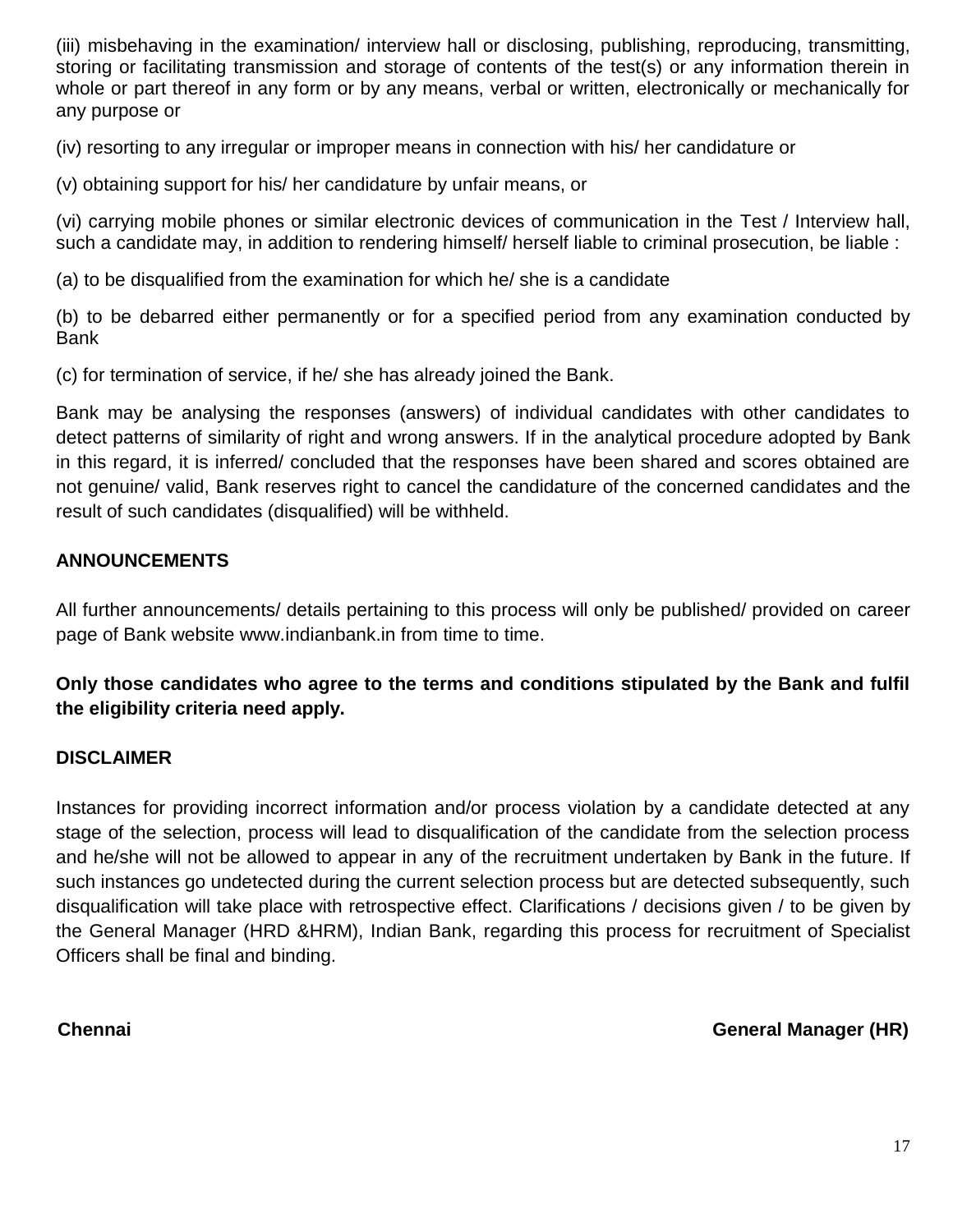# Examination Centers for Test

| State /UT / NCR         | <b>Test Centre</b>                                    |
|-------------------------|-------------------------------------------------------|
| Andaman & Nicobar       | <b>Port Blair</b>                                     |
| Andhra Pradesh          | Vijaywada, Vishakhapatnam                             |
| Arunachal Pradesh       | Itanagar                                              |
| Assam                   | Guwahati                                              |
| <b>Bihar</b>            | Patna, Purnea                                         |
| Chandigarh              | Chandigarh                                            |
| Chhattisgarh            | Raipur                                                |
| Dadra & Nagar Haveli    | <b>Surat</b>                                          |
| Daman & Diu             |                                                       |
| Delhi                   | Delhi, Faridabad, Ghaziabad, Greater-Noida,           |
| Goa                     | Gurgaon                                               |
|                         | Panji                                                 |
| Gujarat                 | Ahmedabad                                             |
| Haryana                 | <b>Hissar</b>                                         |
| <b>Himachal Pradesh</b> | Shimla, Solan                                         |
| Jammu & Kashmir         | Jammu, Srinagar                                       |
| Jharkhand               | Ranchi                                                |
| Karnataka               | Bengaluru, Hubli                                      |
| Kerala                  | Kochi, Thiruvananthapuram                             |
| Lakshadweep             | Kavaratti                                             |
| Madhya Pradesh          | <b>Bhopal</b>                                         |
| Maharashtra             | Aurangabad, Mumbai/Thane/Navi Mumbai,<br>Nagpur, Pune |
| Manipur                 | Imphal                                                |
| Meghalaya               | Shillong                                              |
| Mizoram                 | Aizawl                                                |
| Nagaland                | Kohima                                                |
| Odisha                  | <b>Bhubaneshwar</b>                                   |
| Puducherry              | Puducherry                                            |
| Punjab                  | Amritsar, Mohali                                      |
| Rajasthan               | Jaipur, Udaipur                                       |
| <b>Sikkim</b>           | Gangtok                                               |
| <b>Tamil Nadu</b>       | Chennai, Madurai, Tirunelveli                         |
| Telangana               | Hyderabad                                             |
| Tripura                 | Agartala                                              |
| <b>Uttar Pradesh</b>    | Allahabad, Lucknow, Meerut                            |
| Uttarakhand             | Dehradun                                              |
| <b>West Bengal</b>      | Greater Kolkata, Siliguri                             |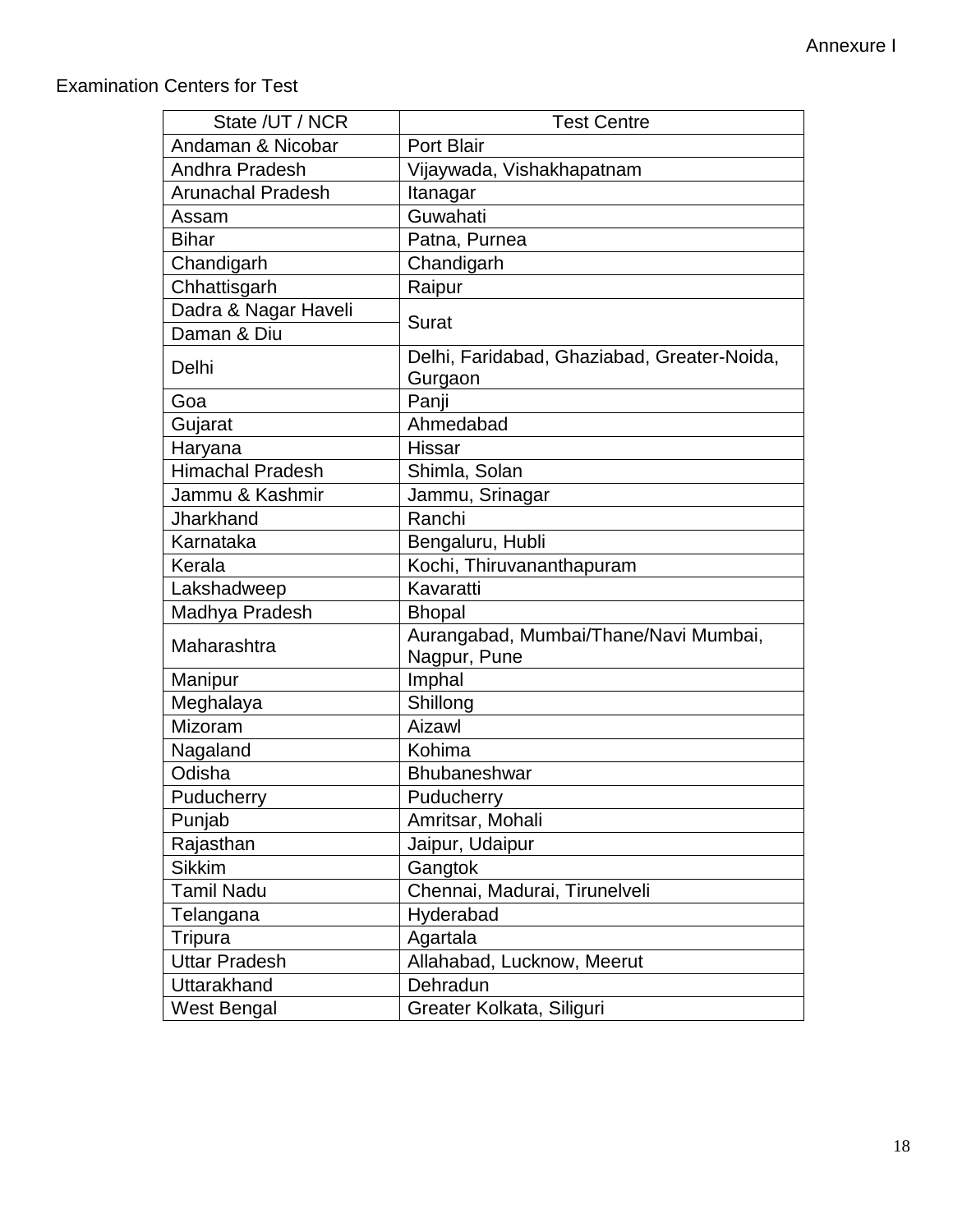#### Guidelines for scanning and Upload of Photograph  $(4.5cm \times 3.5cm)$  & Signature

Before applying online a candidate will be required to have a scanned (digital) image of his/her photograph and signature as per the specifications given below.

Photograph Image:

- **-** Photograph must be a recent passport style colour picture.
- **-** Make sure that the picture is in colour, taken against a light-coloured, preferably white, background.
- **-** Look straight at the camera with a relaxed face
- **-** If the picture is taken on a sunny day, have the sun behind you, or place yourself in the shade, so that you are not squinting and there are no harsh shadows
- **-** If you have to use flash, ensure there's no "red-eye"
- **-** If you wear glasses make sure that there are no reflections and your eyes can be clearly seen.
- **-** Caps, hats and dark glasses are not acceptable. Religious headwear is allowed but it must not cover your face.
- **-** Dimensions 200 x 230 pixels (preferred)
- **-** Size of file should be between 20kb–50 kb

**-** Ensure that the size of the scanned image is not more than 50kb. If the size of the file is more than 50 kb, then adjust the settings of the scanner such as the DPI resolution, no. of colours etc., during the process of scanning.

Signature Image:

- **-** The applicant has to sign on white paper with Black Ink pen.
- **-** The signature must be signed only by the applicant and not by any other person.
- **-** The signature will be used to put on the Attendance sheet and wherever necessary.
- **-** The applicant's signature obtained on the call letter and attendance sheet at the time of the examination should match the uploaded signature. In case of mismatch, the applicant may be disqualified.
- **-** Dimensions 140 x 60 pixels (preferred)
- **-** Size of file should be between 10kb 20kb
- **-** Ensure that the size of the scanned image is not more than 20kb
- **-** Signature in CAPITAL LETTERS shall NOT be accepted.

Scanning the photograph & signature:

- **-** Set the scanner resolution to a minimum of 200 dpi (dots per inch)
- **-** Set Color to True Color
- **-** File Size as specified above
- **-** Crop the image in the scanner to the edge of the photograph/signature, then use the upload editor to crop the image to the final size (as specified above).

**-** The image file should be JPG or JPEG format. An example file name is : image01.jpg or image01.jpeg Image dimensions can be checked by listing the folder files or moving the mouse over the file image icon.

**-** Candidates using MS Windows/MSOffice can easily obtain photo and signature in .jpeg format not exceeding 50kb & 20kb respectively by using MS Paint or MSOffice Picture Manager. Scanned photograph and signature in any format can be saved in .jpg format by using "Save As" option in the File menu and size can be reduced below 50 kb (photograph)  $\&$  20 kb(signature) by using crop and then resize option (Please see